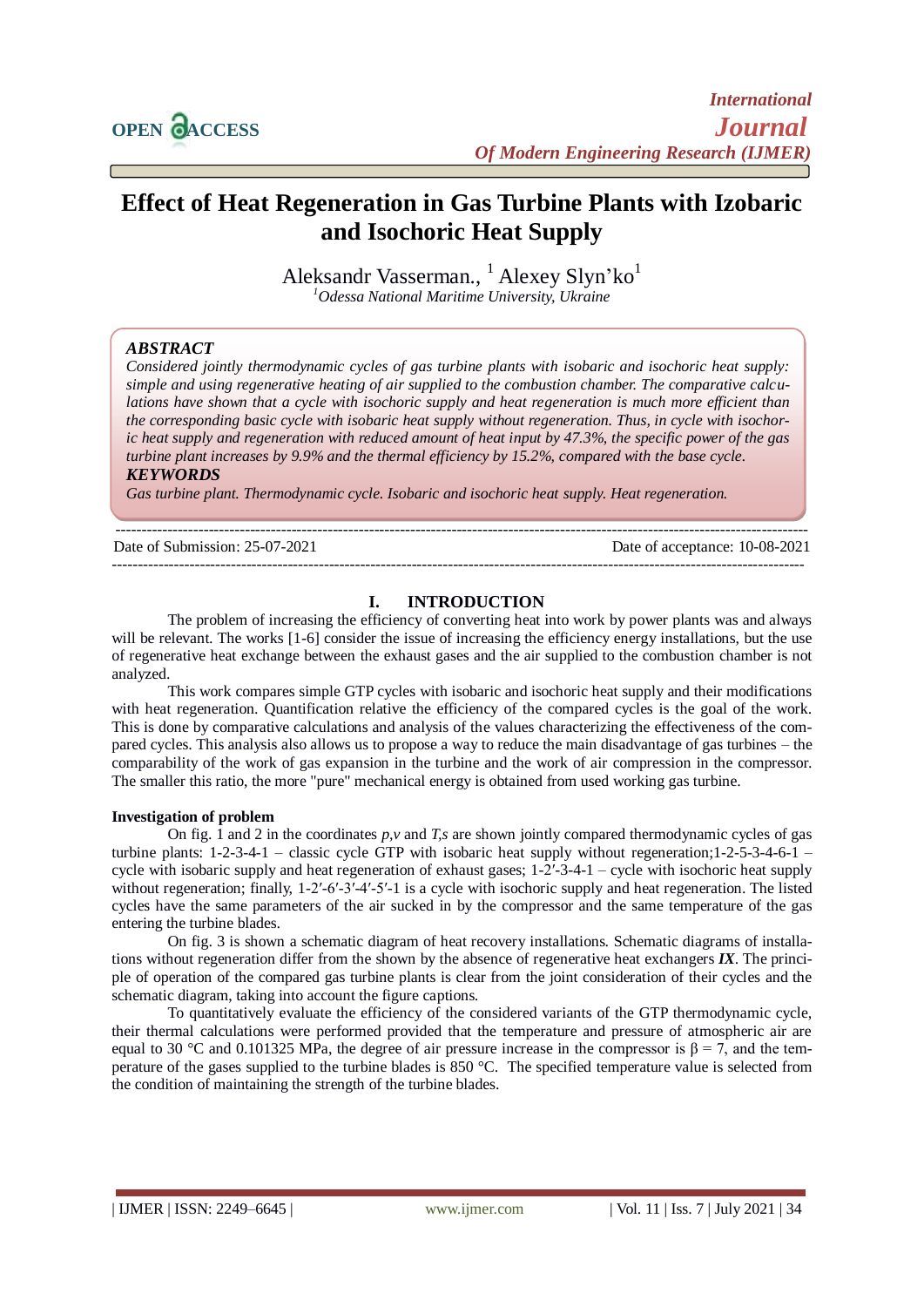

*Figure 1. Comparison in coordinates p,v of GTP thermodynamic cycles: basic with isobaric heat supply without regeneration 1-2-3-4-1 and modified: 1-2-5-3-4-6-1 – with isobaric supply and heat regeneration; 1-2′-3- 4-1 – with isochoric heat supply without regeneration; and 1-2′-6′-3′-4′-5′-1 - with isochoric supply and heat regeneration*



*Figure 2. Comparison in coordinates T,s of GTP thermodynamic cycles: basic with isobaric heat supply without regeneration 1-2-3-4-1 and modified: 1-2-5-3-4-6-1 – with isobaric supply and heat regeneration; 1-2′-3- 4-1 – with isochoric heat supply without regeneration; and 1-2′-6′-3′-4′-5′-1 – with isochoric supply and heat regeneration*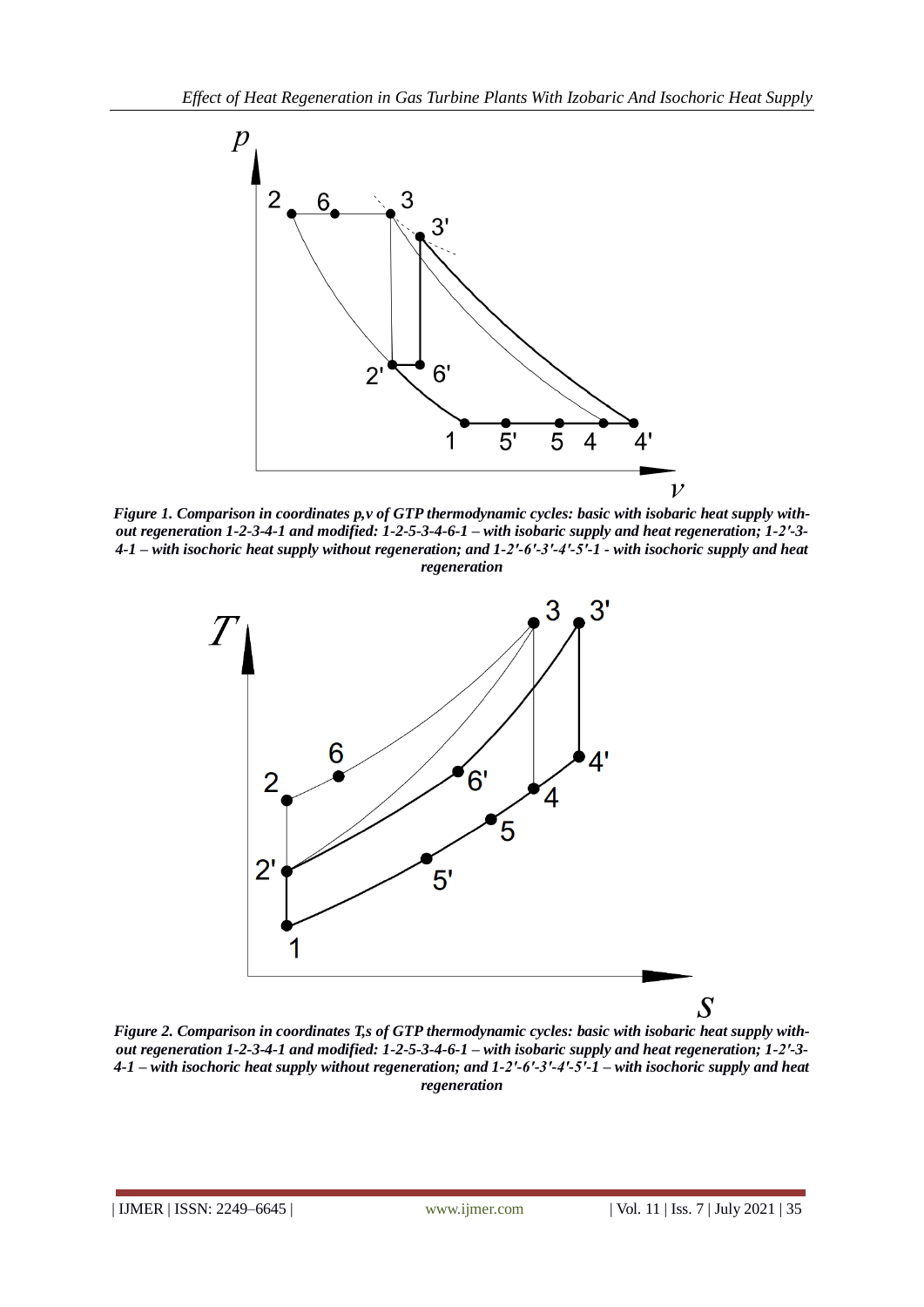

*Figure: 3. Schematic diagram of a GTP with heat regeneration: I - turbine; II - compressor; III - combustion chamber; IV - nozzle; V - fuel pump; VI - fuel tank; VII - starting engine; VIII - consumer of mechanical energy (electric generator); IX - regenerative heat exchanger*

*Table 1. Comparison of the characteristics of GTP cycles with isobaric and isochoric heat supply and their modifications with exhaust gas heat regeneration*

|                                              |                          | Heat supply              |                          |              |                |
|----------------------------------------------|--------------------------|--------------------------|--------------------------|--------------|----------------|
| Cycle characteristics                        | Dimen-                   | isobaric with-           | isobaric with            | isochoric    | isochoric with |
|                                              | sion                     | out re-                  | regeneration             | without      | rege-neration  |
|                                              |                          | generation               |                          | regeneration |                |
| Air temperature after compression            | $\rm ^{\circ}C$          | 255.4<br>117.9           |                          |              |                |
| Gas temperature at the beginning of isen-    | $\rm ^{\circ}C$          | 850                      |                          |              |                |
| tropic expansion                             |                          |                          |                          |              |                |
| Gas pressure at the beginning of expansion   | <b>MPa</b>               | 0.4050<br>0.7093         |                          |              |                |
| Gas pressure at the end of expansion         | <b>MPa</b>               | 0.1013                   |                          |              |                |
| Temperature of gas at the end of expansion   | $\rm ^{\circ}C$          | 371.0                    |                          |              | 482.67         |
| The amount of heat supplied in the cycle     | kJ/kg                    | 597.5                    | 504.6                    | 525.5        | 315.0          |
| The amount of heat removed in the cycle      | kJ/kg                    | 342.6                    | 249.8                    | 249.8        | 160.2          |
| Average temperature of heat supply           | $\rm ^{\circ}C$          | 515.7                    | 574.3                    | 420.7        | 612.5          |
| Average temperature of heat removing         | $\rm ^{\circ}C$          | 179.3                    | 146.3                    | 179.3        | 104.1          |
| Turbine work                                 | KJ/kg                    | 481.3<br>369.1           |                          |              |                |
| Compressor work                              | KJ/kg                    | 226.5                    |                          | 88.3         |                |
| Compressor to turbine work ratio             | $\%$                     | 0.4706                   |                          | 0.1834       | 0.2392         |
| Reducing the ratio of compressor to turbine. | <b>Times</b>             | $\overline{\phantom{a}}$ | $\overline{\phantom{a}}$ | 2.5          | 2.0            |
| work                                         |                          |                          |                          |              |                |
| Specific power of gas turbine                | kW                       | 254.8                    |                          | 393.0        | 280.0          |
| Relative increase in power density           | $\%$                     |                          |                          | 54.2         | 9.9            |
| The ratio of the specific power of gas tur-  | $\frac{0}{0}$            | 0.4265                   | 0.5050                   | 0.7480       | 0.8915         |
| bine plant to the heat input                 |                          |                          |                          |              |                |
| Thermal efficiency                           | $\overline{\phantom{a}}$ | 0.4265                   | 0.5050                   | 0.3480       | 0.4915         |
| Relative change in thermal efficiency        | $\%$                     |                          | 18.4                     | $-18.4$      | 15.2           |

Analyzing tabular data, the following conclusions can be drawn:

– the most effective thermodynamic cycle among those compared by most indicators turned out to be a cycle with an isochoric supply and heat recovery: its thermal efficiency is 15.2% higher than at the basic cycle and with a 47.3% lower amount of externally supplied heat, 9.9% more "pure" work in comparison with a gas turbine plant with isobaric heat supply without regeneration; the pressure of the gases supplied to the turbine blades decreased to 0.405 MPa against 0.7093 MPa for the base cycle;

- the thermodynamic cycle of a gas turbine plant with an isochoric heat supply without regeneration is the second most efficient among the compared cycles: despite the fact that the thermal efficiency of this cycle is 18.4% lower than that of the base cycle; the coefficient of the ratio of the unit capacity of the gas turbine plant to the heat supplied in the cycle is 0.7480 (versus 0.4265 for the basic one); the ratio of compressor to turbine work is 2.5 times less than in the basic cycle; the specific capacity of the gas turbine plant increased by 54.2% with a reduced amount of heat supplied in the "isochoric" cycle by 12.1%.

The data on the efficiency of the GTP with isochoric heat supply and regeneration given in the table were obtained at the degree of regeneration  $\sigma = 0.803$ , which in absolute terms corresponds to underrecovery (the temperature difference between gases and air at the outlet from the regenerative heat exchanger) 71.6 ° C. At the same time, in cycle with isobaric heat supply and regeneration at a degree of regeneration  $\sigma = 0.8$ , the